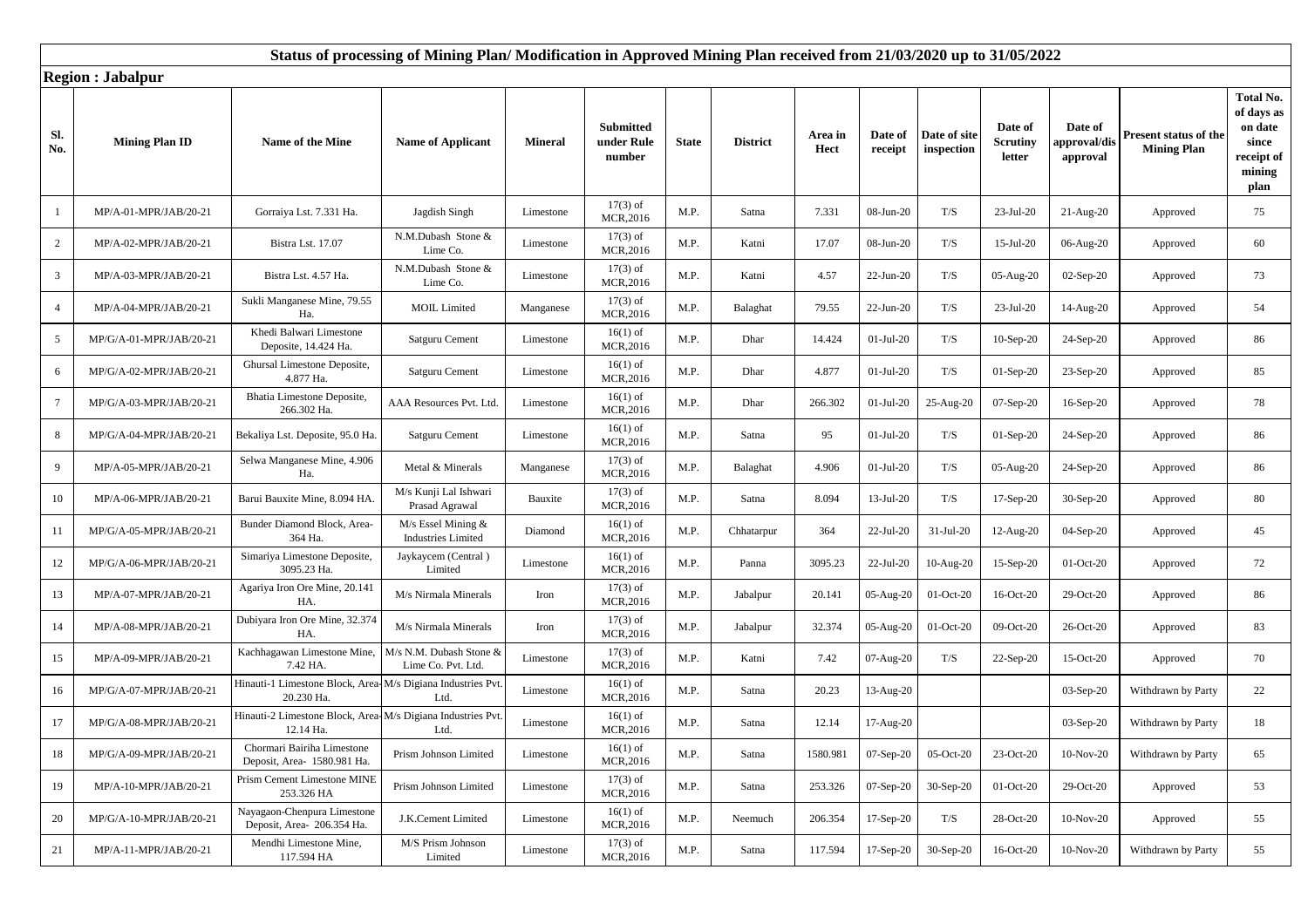| Sl.<br>No. | <b>Mining Plan ID</b>   | Name of the Mine                                      | <b>Name of Applicant</b>                          | <b>Mineral</b> | <b>Submitted</b><br>under Rule<br>number | <b>State</b> | <b>District</b> | Area in<br><b>Hect</b> | Date of<br>receipt | Date of site<br>inspection | Date of<br><b>Scrutiny</b><br>letter | Date of<br>approval/dis<br>approval | Present status of the<br><b>Mining Plan</b> | <b>Total No.</b><br>of days as<br>on date<br>since<br>receipt of<br>mining<br>plan |
|------------|-------------------------|-------------------------------------------------------|---------------------------------------------------|----------------|------------------------------------------|--------------|-----------------|------------------------|--------------------|----------------------------|--------------------------------------|-------------------------------------|---------------------------------------------|------------------------------------------------------------------------------------|
| 22         | UP/A-01-MPR/JAB/20-21   | Dalla (Kajrahat) Limestone<br>Mine, 751.0 HA          | M/S Ultratech Cement Ltd                          | Limestone      | $17(3)$ of<br>MCR, 2016                  | M.P.         | Sonbhadra       | 751                    | 17-Sep-20          | 27-Oct-20                  | 24-Nov-20                            | 09-Dec-20                           | Not Approved                                | 84                                                                                 |
| 23         | MP/G/A-11-MPR/JAB/20-21 | Kakra-Chatkola Limestone<br>Block, Area- 537.933 Ha.  | Shyam Century Cement<br><b>Industries Limited</b> | Limestone      | $16(1)$ of<br>MCR, 2016                  | M.P.         | Satna           | 537.933                | 01-Oct-20          | 22-Oct-20                  | 18-Nov-20                            | 09-Dec-20                           | Approved                                    | 70                                                                                 |
| 24         | MP/A-12-MPR/JAB/20-21   | Prism Cement Limestone Mine.<br>66.434 HA             | M/S Prism Johnson<br>Limited                      | Limestone      | $17(3)$ of<br>MCR, 2016                  | M.P.         | Satna           | 66.434                 | $12-Oct-20$        |                            |                                      | 27-Nov-20                           | Withdrawn by Party                          | 47                                                                                 |
| 25         | MP/A-13-MPR/JAB/20-21   | Kuteshwar Limestone Mine,<br>944.89 HA                | M/S Steel Authority of<br>India Limited           | Limestone      | $17(3)$ of<br><b>MCR,2016</b>            | M.P.         | Katni           | 944.89                 | 12-Oct-20          | 05-Nov-20                  | 14-Dec-20                            | 28-Dec-20                           | Approved                                    | 78                                                                                 |
| 26         | MP/B-01-MPR/JAB/20-21   | Baijnath Limestone Mine, 3.114<br>HA.                 | Ramesh Kumar Mansani                              | Limestone      | $17(3)$ of<br>MCR, 2016                  | M.P.         | Rewa            | 3.114                  | 12-Oct-20          | 02-Nov-20                  | 19-Nov-20                            | 09-Dec-20                           | Approved                                    | 59                                                                                 |
| 27         | MP/A-14-MPR/JAB/20-21   | Hinauti Limestone Mine,<br>378.261 HA.                | M/s Ultratech Cement<br>Limited                   | Limestone      | $17(3)$ of<br>MCR, 2016                  | M.P.         | Satna           | 378.261                | 14-Oct-20          | 26-Oct-20                  | 02-Dec-20                            | 21-Dec-20                           | Approved                                    | 69                                                                                 |
| 28         | MP/G/A-12-MPR/JAB/20-21 | Vikram Cement Limestone-V<br>Depo., Area- 453.423 Ha. | M/s Ultratech Cement<br>Limited                   | Limestone      | $16(1)$ of<br>MCR, 2016                  | M.P.         | Neemuch         | 453.423                | 15-Oct-20          | T/S                        | 20-Nov-20                            | 27-Nov-20                           | Approved                                    | 44                                                                                 |
| 29         | MP/B-02-MPR/JAB/20-21   | Hathora Manganese MINE,<br>5.726 HA                   | M/s Pacific Minerals Pvt<br>Ltd.                  | Manganese      | $17(3)$ of<br>MCR, 2016                  | M.P.         | Balaghat        | 5.726                  | 19-Oct-20          | 29-Oct-20                  | 06-Nov-20                            | 14-Dec-20                           | Withdrawn by Party                          | 57                                                                                 |
| 30         | MP/A-15-MPR/JAB/20-21   | Salaiya Paharhai Limestone<br>Mine, 26.57 HA.         | M/s Karam Chand<br>Associates                     | Limestone      | $17(3)$ of<br>MCR, 2016                  | M.P.         | Katni           | 26.57                  | 09-Nov-20          | 24-Dec-20                  | 19-Jan-21                            | 03-Feb-21                           | Approved                                    | 87                                                                                 |
| 31         | MP/A-16-MPR/JAB/20-21   | Tikariya Bauxite Mine, 4.01 Ha.                       | Moti Lal Bajaj                                    | Bauxite        | $17(3)$ of<br>MCR, 2016                  | M.P.         | Katni           | 4.01                   | $07$ -Dec-20       |                            |                                      | 05-Feb-21                           | Withdrawn by Party                          | 61                                                                                 |
| 32         | MP/G/A-13-MPR/JAB/20-21 | Pindrai Iron Ore mine, 2.064 Ha                       | M/s Sukhdeo Prasad<br>Goenka                      | Iron Ore       | $16(1)$ of<br><b>MCR,2016</b>            | M.P.         | Katni           | 2.064                  | 23-Dec-20          | 12-Mar-21                  | 12-Mar-21                            | 19-Mar-21                           | Not Approved                                | 87                                                                                 |
| 33         | MP/G/A-14-MPR/JAB/20-21 | Kosdana Limestone Deposite,<br>44.293 Ha.             | M/s Wonder Cement<br>Limited                      | Limestone      | $16(1)$ of<br>MCR, 2016                  | M.P.         | Dhar            | 44.293                 | $23$ -Dec-20       | 19-Jan-21                  | 28-Jan-21                            | 19-Feb-21                           | Approved                                    | 59                                                                                 |
| 34         | MP/G/A-15-MPR/JAB/20-21 | Bairiha-Chormari Limestone<br>Depo., 1580.981 Ha.     | M/s Prism Johnson Limited                         | Limestone      | $16(1)$ of<br>MCR, 2016                  | M.P.         | Satna           | 1580.981               | 23-Dec-20          | T/S                        | 22-Jan-21                            | $25$ -Jan-21                        | Approved                                    | 34                                                                                 |
| 35         | MP/G/A-16-MPR/JAB/20-21 | Bandrakha Limestone Block,<br>121.10 Ha.              | M/s Dalmia Cement Bharat<br>Limited               | Limestone      | $16(1)$ of<br>MCR, 2016                  | M.P.         | Satna           | 121.1                  | 23-Dec-20          | 15-Jan-21                  | 09-Feb-21                            | 05-Mar-21                           | Approved                                    | 73                                                                                 |
| 36         | MP/A-17-MPR/JAB/20-21   | Sitapuri Lst. Mine, 965.0 Ha.                         | M/s Ultratech Cement<br>Limited                   | Limestone      | $17(3)$ of<br>MCR, 2016                  | M.P.         | <b>DHAR</b>     | 965                    | $11-Jan-21$        | T/S                        | $01$ -Feb-21                         | 12-Feb-21                           | Approved                                    | 33                                                                                 |
| 37         | MP/A-18-MPR/JAB/20-21   | Sunehri Limestone Mine, 15.17<br>Ha.                  | Gagan Sial                                        | Limestone      | $17(3)$ of<br>MCR, 2016                  | M.P.         | Katni           | 15.17                  | $11$ -Jan-21       | 23-Feb-21                  | 26-Mar-21                            | $12-Apr-21$                         | Approved                                    | 92                                                                                 |
| 38         | UP/A-02-MPR/JAB/20-21   | Dalla (Kajrahat) Limestone<br>Mine, 751.0 Ha.         | M/s Ultratech Cement<br>Limited                   | Limestone      | $17(3)$ of<br>MCR, 2016                  | M.P.         | Sonbhadra       | 751                    | $11-Jan-21$        |                            |                                      | $08-Apr-21$                         | Not Approved                                | 88                                                                                 |
| 39         | MP/A-19-MPR/JAB/20-21   | Barahiya Limestone Mine, 6.794<br>Ha.                 | Smt. Manju Singh                                  | Limestone      | $17(3)$ of<br>MCR, 2016                  | M.P.         | Satna           | 6.794                  | 18-Jan-21          | 08-Mar-21                  | 19-Mar-21                            | 19-Apr-21                           | Approved                                    | 92                                                                                 |
| 40         | MP/A-20-MPR/JAB/20-21   | Latagaon-A Limestone Mine.<br>8.094 Ha.               | Smt. Manju Singh                                  | Limestone      | $17(3)$ of<br>MCR, 2016                  | M.P.         | Satna           | 8.094                  | 18-Jan-21          | 08-Mar-21                  | 19-Mar-21                            | 19-Apr-21                           | Approved                                    | 92                                                                                 |
| 41         | MP/A-21-MPR/JAB/20-21   | Bathiya Limestone Mine, 8.094<br>Ha.                  | Smt. Manju Singh                                  | Limestone      | $17(3)$ of<br>MCR, 2016                  | M.P.         | Satna           | 8.094                  | 18-Jan-21          | 08-Mar-21                  | 19-Mar-21                            | $19-Apr-21$                         | Approved                                    | 92                                                                                 |
| 42         | MP/A-22-MPR/JAB/20-21   | Tamoriya Lst. Mine, 42.567 Ha                         | M/s S.N.S. (Minerals) Pvt<br>Ltd.                 | Limestone      | $17(3)$ of<br>MCR, 2016                  | M.P.         | Satna           | 42.567                 | 18-Jan-21          | 05-Feb-21                  | 15-Mar-21                            | 19-Mar-21                           | Approved                                    | 61                                                                                 |
| 43         | MP/G/A-17-MPR/JAB/20-21 | Gorraiya Limestone Mine,<br>898.386 ha.               | Shree Cement Ltd.                                 | Limestone      | $16(1)$ of<br>MCR, 2016                  | M.P.         | Satna           | 898.386                | 29-Jan-21          | 19-Feb-21                  | 04-Mar-21                            | 12-Mar-21                           | Approved                                    | 43                                                                                 |
| 44         | MP/G/A-18-MPR/JAB/20-21 | Mahuder Limestone Depo.,<br>1497.792 Ha.              | Ramgopal Holdings Pvt.<br>Ltd.                    | Limestone      | $16(1)$ of<br>MCR, 2016                  | M.P.         | Satna           | 1497.792               | 08-Feb-21          | 20-Feb-21                  | 16-Mar-21                            | 24-Mar-21                           | Approved                                    | 45                                                                                 |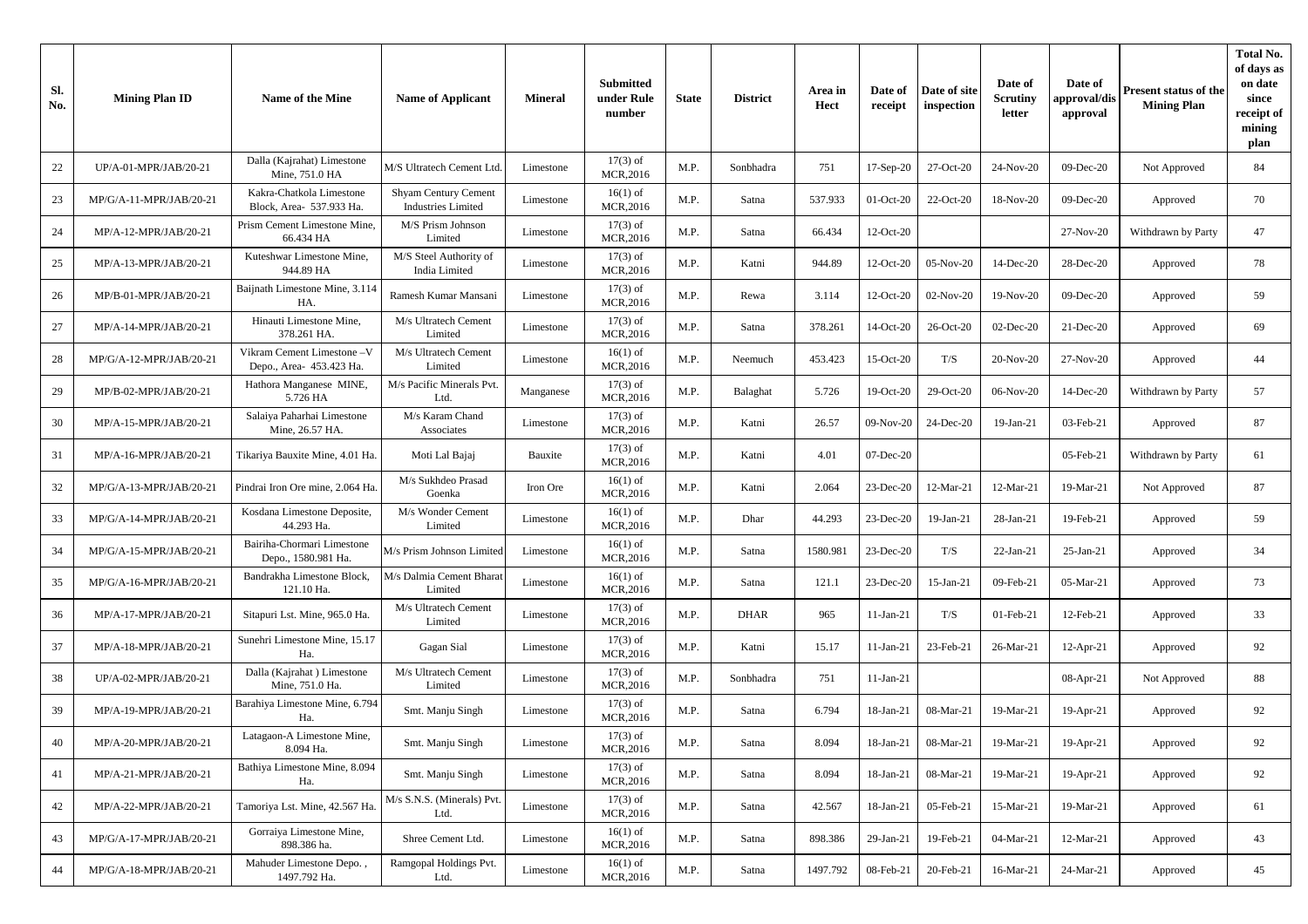| Sl.<br>No. | <b>Mining Plan ID</b>     | Name of the Mine                                                   | <b>Name of Applicant</b>                     | <b>Mineral</b>        | <b>Submitted</b><br>under Rule<br>number | <b>State</b> | <b>District</b> | Area in<br>Hect | Date of<br>receipt | Date of site<br>inspection | Date of<br><b>Scrutiny</b><br>letter | Date of<br>approval/dis<br>approval | Present status of the<br><b>Mining Plan</b> | <b>Total No.</b><br>of days as<br>on date<br>since<br>receipt of<br>mining<br>plan |
|------------|---------------------------|--------------------------------------------------------------------|----------------------------------------------|-----------------------|------------------------------------------|--------------|-----------------|-----------------|--------------------|----------------------------|--------------------------------------|-------------------------------------|---------------------------------------------|------------------------------------------------------------------------------------|
| 45         | MP/A-23-MPR/JAB/20-21     | Jeerabad Limestone Mine, 4.999<br>Ha.                              | M/s Satguru Cement<br>Private Limited        | Limestone             | $17(3)$ of<br>MCR, 2016                  | M.P.         | Dhar            | 4.999           | 11-Feb-21          | 01-Mar-21                  | 25-Mar-21                            | $23-Apr-21$                         | Withdrawn                                   | 72                                                                                 |
| 46         | MP/G/A-19-MPR/JAB/20-21   | Poonchi Limestone Depo.                                            | M/s ACC Ltd.                                 | Limestone             | $16(1)$ of<br>MCR, 2016                  | M.P.         | Katni           | 708.17          | 11-Feb-21          | 20-Mar-21                  | Not Issued                           | $21 - Apr - 21$                     | Not Approved                                | 70                                                                                 |
| 47         | MP/G/A-20-MPR/JAB/20-21   | Jura Limestone Deposit, Area-<br>89.326 Ha.                        | M/s Sarveshwari Cement<br>Pvt. Limited       | Limestone             | $16(1)$ of<br>MCR,2016                   | M.P.         | Satna           | 89.326          | 23-Feb-21          | Not Carried<br>out         | Not Issued                           | $22$ -Apr-21                        | Not Approved                                | 59                                                                                 |
| 48         | MP/G/A-21-MPR/JAB/20-21   | Kharoundi Limestone Deposit,<br>Area- 36.795 Ha.                   | M/s Sarveshwari Cement<br>Pvt. Limited       | Limestone             | $16(1)$ of<br>MCR, 2016                  | M.P.         | Satna           | 36.795          | 23-Feb-21          | Not Carried<br>out         | Not Issued                           | $22-Apr-21$                         | Not Approved                                | 59                                                                                 |
| 49         | MP/A-24-MPR/JAB/20-21     | Pauniya Manganese Ore Mine,<br>8.10 Ha.                            | M/s Sukhdeo Prasad<br>Goenka                 | Manganese             | $17(3)$ of<br>MCR, 2016                  | M.P.         | Balaghat        | 8.1             | 23-Feb-21          |                            |                                      | 11-May-21                           | withdrawn                                   | 78                                                                                 |
| 50         | MP/B-03-MPR/JAB/20-21     | Karigohi Bauxite Mine, 15.62<br>Ha.                                | M/s Rakesh Agencies                          | Bauxite               | $17(3)$ of<br>MCR,2016                   | M.P.         | Satna           | 15.62           | 23-Feb-21          | 12-Apr-21                  | $21-Apr-21$                          | $30-Apr-21$                         | Not Approved                                | 67                                                                                 |
| 51         | MP/A-25-MPR/JAB/20-21     | Jeerabad Limestone Mine,<br>21.080 Ha.                             | M/s Satguru Cement<br>Private Limited        | Limestone             | $17(3)$ of<br>MCR, 2016                  | M.P.         | Dhar            | 21.08           | 03-Mar-21          |                            |                                      | 05-May-21                           | withdrawn                                   | 64                                                                                 |
| 52         | MP/G/B-01-MPR/JAB/2020-21 | Baghreli Sani Bauxite Deposit,<br>Area- 20.151 Ha.                 | M/s Yash Logistic Pvt.<br>Limited            | Bauxite               | $16(1)$ of<br>MCR, 2016                  | M.P.         | Dindori         | 20.151          | 16-Mar-21          | Not Carried<br>out         | Not Issued                           | $27-Apr-21$                         | Withdrawn                                   | 43                                                                                 |
| 53         | MP/B-04-MPR/JAB/20-21     | Gwali (Phlia-kelkuan) Rock<br>Phosphate Mine, 2.29 Ha.             | The M.P. State Mining<br>Corporation Limited | <b>Rock Phosphate</b> | $17(3)$ of<br>MCR, 2016                  | M.P.         | Jhabua          | 2.29            | 16-Mar-21          |                            |                                      | 12-May-21                           | Not Approved                                | 58                                                                                 |
| 54         | MP/B-01-MPR/JAB/21-22     | Miragpur                                                           | M/s Balaghat Ferro<br>manganese              | Manganese ore         | $17(3)$ of<br>MCR, 2016                  | M.P.         | Balaghat        | 8.097           | $22$ -Apr-21       |                            |                                      | $01$ -Jun-21                        | Not Approved                                | 41                                                                                 |
| 55         | MP/A-01-MPR/JAB/21-22     | Bandhi- Ghorwai Mine Area<br>129.802 hect                          | M/s RCCPLPvt. Ltd.                           | Limestone             | $17(3)$ of<br>MCR, 2016                  | M.P.         | Satna           | 129.802         | 04-May-21          | T/s                        | 03-Jun-21                            | 28-May-21                           | Approved                                    | 25                                                                                 |
| 56         | MP/G/A-01-MPR/JAB/21-22   | Chakariya Gold Block                                               | M/s Garima Natural<br>Resources Pvt. Ltd.    | Gold                  | $16(1)$ of<br>MCR, 2016                  | M.P.         | Singrauli       | 23.57           | 19-May-21          | 10/06/2021                 | 24/06/2021                           | 02-Jul-21                           | Withdrawn by party                          | 45                                                                                 |
| 57         | MP/A-02-MPR/JAB/21-22     | Amanganj                                                           | M/s EcoCement Ltd.                           | Limestone             | $17(3)$ of<br>MCR, 2016                  | M.P.         | Panna           | 1793.59         | 26-May-21          | 05-May-21                  | 18-Jun-21                            | $02$ -Jul-21                        | Approved                                    | 36                                                                                 |
| 58         | MP/A-03-MPR/JAB/21-22     | Pauniya                                                            | M/s S.P.Goenka                               | Manganese ore         | $17(3)$ of<br>MCR, 2016                  | M.P.         | Balaghat        | 8.1             | 28-May-21          | 09-Jun-21                  | 24-Jun-21                            | 06-Jul-21                           | Withdrawn by party                          | $\mathbf{3}$                                                                       |
| 59         | MP/A-4-MPR/JAB/2021-22    | Chainpura Limestone Mine Area<br>12.0hect                          | M/s rathore Cement Pvt.<br>Ltd.              | Limestone             | $17(3)$ of<br>MCR, 2016                  | M.P.         | Neemuch         | 12              | 17-Jun-21          | $\rm T/s$                  | 20/07/2021                           | 30/07/2021                          | Approved                                    | 44                                                                                 |
| 60         | MP/A-5-MPR/JAB/2021-22    | Suvakheda & Kheda Rathore<br>Limestone Mine Area<br>221.043hect    | M/s Veer Durga Das<br>Minerals Pvt. Ltd.     | Limestone             | $17(3)$ of<br>MCR, 2016                  | M.P.         | Neemuch         | 221.043         | 17-Jun-21          | T/s                        | 19/07/2021                           | 30/07/2021                          | Approved                                    | 44                                                                                 |
| 61         | MP/G/B-1-MPR/JAB/2021-22  | Baghreli Sani Bauxite Deposit                                      | M/s Yash Logistic Pvt.<br>Limited            | Bauxite               | $17(3)$ of<br>MCR, 2016                  | M.P.         | Dindori         | 20.151          | 07-Jun-21          | 02/07/2021                 |                                      | 28-Apr-21                           | Withdrawn by party                          | 44                                                                                 |
| 62         | MP/A-6-MPR/JAB/2021-22    | Bhatia Kala LST Mine (107.785   Shri Marutaye Balaji Steel<br>ha.) | Ltd.                                         | Limestone             | $17(3)$ of<br>MCR, 2016                  | M.P.         | Satna           | 107.785         | $23$ -Jun-21       | 13/07/2021                 | 20/07/2021                           | 30/07/2021                          | Approved                                    | 38                                                                                 |
| 63         | MP/A-7-MPR/JAB/2021-22    | Bhatoora Limestone Mine (6.104<br>ha.)                             | Shri K. K. Gautam                            | Limestone             | $17(3)$ of<br>MCR, 2016                  | M.P.         | Satna           | 6.104           | 29-Jun-21          | 16/07/2021                 | 03-Aug-21                            | 13/08/2021                          | Approved                                    | 45                                                                                 |
| 64         | MP/A-9-MPR/JAB/2021-22    | Bhatoora Limestone Mine Area<br>4.046 ha.                          | M/s Hukumchand Stone<br>Lime Company         | Limestone             | $17(3)$ of<br>MCR, 2016                  | M.P.         | Satna           | 4.046           | 12/07/2021         | 16/07/21                   |                                      | 22/07/2021                          | Withdrawn by party                          | 11                                                                                 |
| 65         | MP/A-8-MPR/JAB/2021-22    | <b>Bhatoora Limestone Mine</b><br>$(10.560 \text{ ha.})$           | M/s Hukumchand Stone<br>Lime Company         | Limestone             | $17(3)$ of<br>MCR,2016                   | M.P.         | Satna           | 10.56           | 29-Jun-21          | 15/07/2021                 |                                      | 22/07/2021                          | Withdrawn by party                          | 24                                                                                 |
| 66         | MP/B-2-MPR/JAB/2021-22    | Hathora Manganese Ore Mine<br>Area 5.726 ha.                       | M/s Pacific Minerals Pvt.<br>Ltd.            | Manganese             | $17(3)$ of<br>MCR, 2016                  | M.P.         | Balaghat        | 5.726           | 12/07/2021         | 06/08/21                   | $16$ -Aug- $21$                      | $25-Aug-21$                         | Approved                                    | 45                                                                                 |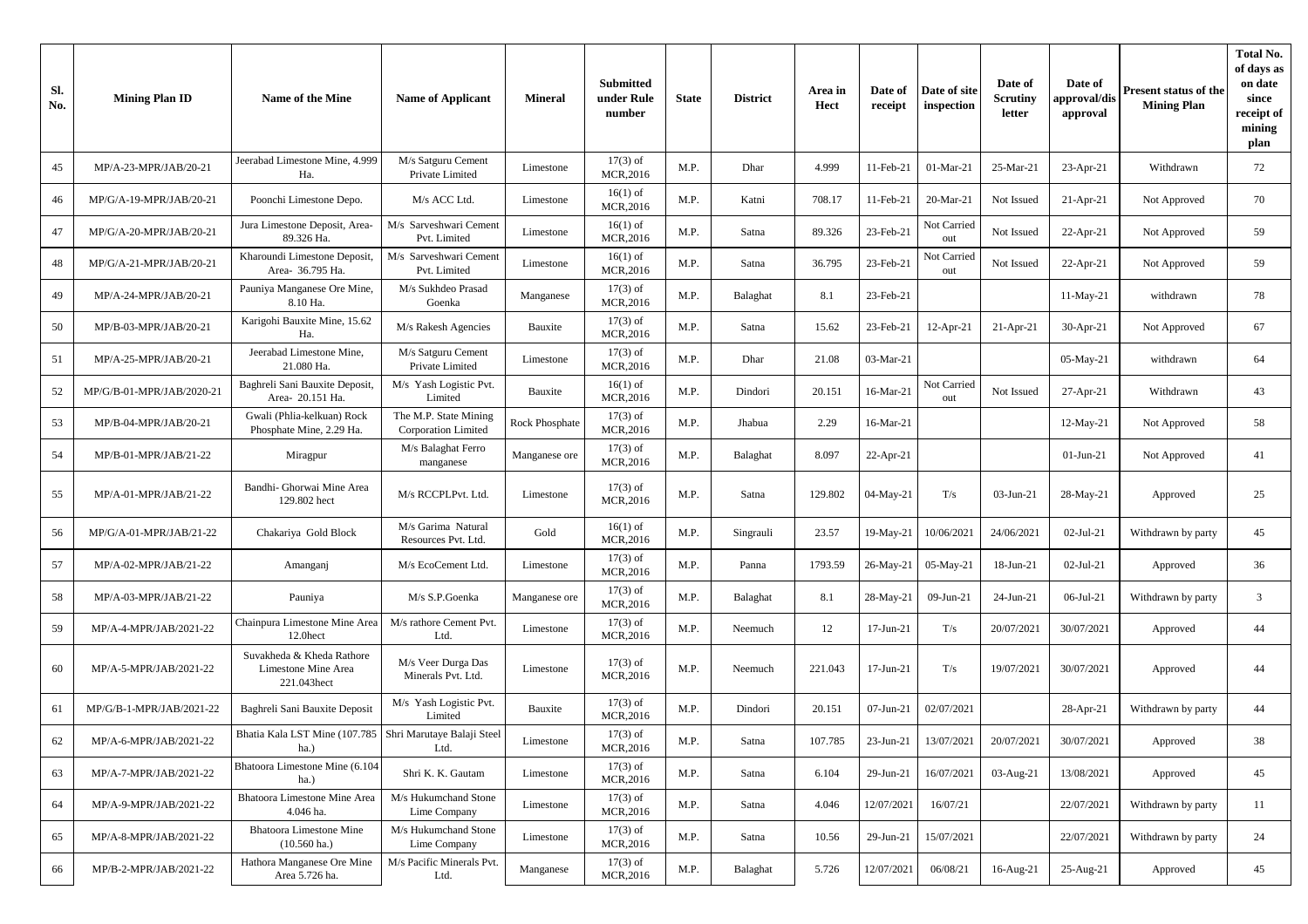| Sl.<br>No. | <b>Mining Plan ID</b>     | Name of the Mine                                     | <b>Name of Applicant</b>                                      | <b>Mineral</b>                           | <b>Submitted</b><br>under Rule<br>number | <b>State</b> | <b>District</b>  | Area in<br><b>Hect</b> | Date of<br>receipt | Date of site<br>inspection | Date of<br>Scrutiny<br>letter | Date of<br>approval/dis<br>approval | Present status of the<br><b>Mining Plan</b> | <b>Total No.</b><br>of days as<br>on date<br>since<br>receipt of<br>mining<br>plan |
|------------|---------------------------|------------------------------------------------------|---------------------------------------------------------------|------------------------------------------|------------------------------------------|--------------|------------------|------------------------|--------------------|----------------------------|-------------------------------|-------------------------------------|---------------------------------------------|------------------------------------------------------------------------------------|
| 67         | MP/A11-MPR/JAB/2021-22    | Bhatiya Limestone Mine (45.888<br>ha.)               | M/s KJS Cement Limited                                        | Limestone                                | $17(3)$ of<br>MCR, 2016                  | M.P.         | Satna            | 45.888                 | 13/07/2021         | 20/07/21                   | 05-Aug-21                     | $25$ -Aug- $21$                     | Approved                                    | 44                                                                                 |
| 68         | MP/A-10-MPR/JAB/2021-22   | Sagma Limestone Mine (93.57<br>ha.)                  | M/s Kamal Sponge Steel &<br>Power Limited                     | Limestone                                | $17(3)$ of<br>MCR, 2016                  | M.P.         | Satna            | 93.57                  | 13/07/2021         | 20/07/21                   | 13-Aug-21                     | $25$ -Aug- $21$                     | Not Approved                                | 44                                                                                 |
| 69         | MP/A-12-MPR/JAB/2021-22   | Dalla (Kajrahat) Limestone<br>Mine 370.365 ha.       | M/s Ultratech Cement<br>Limited                               | Limestone                                | $17(3)$ of<br>MCR,2016                   | U.P.         | Sonebhadra       | 370.365                | 30/08/2021         | 20/09/2021                 | 01/10/2021                    | 13/10/2021                          | Approved                                    | 45                                                                                 |
| 70         | MP/A-13-MPR/JAB/2021-22   | Palaspani Manganese Ore Mine<br>$(54.129$ ha.)       | M/s Krishnaping Alloys<br>Limited                             | Manganese                                | $17(3)$ of<br>MCR, 2016                  | M.P.         | Chhindwara       | 54.129                 | 28/09/2021         | T/S                        | 07/10/2021                    | 22/10/2021                          | Approved                                    | 25                                                                                 |
| 71         | MP/A-14-MPR/JAB/2021-22   | Salaiya Bauxite Mine (16.18 ha,                      | M/s Madhya Pradesh<br>Mineral Supply Company                  | Bauxite                                  | $17(3)$ of<br>MCR, 2016                  | M.P.         | Rewa             | 16.18                  | 28/09/2021         | 12/10/2021                 | 22/10/2021                    | 12/11/2021                          | Approved                                    | 45                                                                                 |
| 72         | UP/A-01-MPR/JAB/2021-22   | Julgul Limestone Mine (350.383<br>ha.)               | M/s Ultratech Cement<br>Limited (Unit -Dalla<br>Cement works) | Limestone                                | $17(3)$ of<br>MCR, 2016                  | U.P.         | Sonbhadra (U.P.) | 350.383                | 06/10/2021         | 21/09/2021                 | 03/11/2021                    | 22/11/2021                          | Approved                                    | 45                                                                                 |
| 73         | UP/A-01-MPR/JAB/2021-22   | Bhalua Limestone Mine (592.82)<br>ha.)               | M/s Ultratech Cement<br>Limited (Unit -Dalla<br>Cement works) | Limestone                                | $17(3)$ of<br>MCR, 2016                  | U.P.         | Sonbhadra (U.P.) | 592.827                | 06/10/2021         | 21/09/2021                 | 03/11/2021                    | 22/11/2021                          | Approved                                    | 45                                                                                 |
| -74        | MP/A-15-MPR/JAB/2021-22   | Kumhra Judwani Bauxite Mine<br>$(15.87 \text{ ha.})$ | M/s Madhya Pradesh<br>Mineral Supply Company                  | Bauxite                                  | $17(3)$ of<br>MCR,2016                   | M.P.         | Rewa             | 15.87                  | 06/10/2021         | 12/10/2021                 | 22/10/2021                    | 12/11/2021                          | Approved                                    | 37                                                                                 |
| 75         | MP/A-16-MPR/JAB/2021-22   | Rajarwara Limestone Mine (2.65<br>ha.)               | Smt. Veena Chaturvedi                                         | Limestone                                | $17(3)$ of<br>MCR, 2016                  | M.P.         | Katni            | 2.65                   | 25/10/2021         | 09/11/2021                 | 12/11/2021                    | 07/12/2021                          | Approved                                    | 43                                                                                 |
| 76         | MP/A-17-MPR/JAB/2021-22   | Kachhidana Manganese Ore<br>Mine (5.859 ha.)         | Rawell Mining Corporation                                     | Manganese                                | $17(3)$ of<br>MCR,2016                   | M.P.         | Chhindwada       | 5.859                  | 28/10/2021         | T/S                        | 29/11/2021                    | 14/12/2021                          | Approved                                    | 47                                                                                 |
| 77         | MP/A-18-MPR/JAB/2021-22   | Jerrabad Limestone Mine (4.999<br>$ha.$ )            | Satguru Cement Pvt. Ltd                                       | Limestone                                | $17(3)$ of<br>MCR,2016                   | M.P.         | Dhar             | 4.999                  | 26/11/2021         |                            |                               | 23/12/2021                          | Not Approved                                | 27                                                                                 |
| 78         | MP/G/A-02-MPR/JAB/2021-22 | Chakariya Gold Block (23.57<br>ha.)                  | M/s Garima Natural<br>Resourceas Pvt. Ltd.                    | Gold                                     | $16(1)$ of<br>MCR, 2016                  | M.P.         | Singrauli        | 23.57                  | 02/12/2021         |                            |                               | 24/12/2021                          | Not Approved                                | 22                                                                                 |
| 79         | MP/G/A-03-MPR/JAB/2021-22 | Tamar Bauxite Mine (21.00 ha.)                       | M.P.State Mining<br>Corporation Ltd.                          | Bauxite                                  | $16(1)$ of<br>MCR, 2016                  | M.P.         | Satna            | 21                     | 03/12/2021         | 21/12/21                   | 10/01/2022                    | 27/01/2022                          | Approved                                    | 55                                                                                 |
| 80         | MP/B-3-MPR/JAB/2021-22    | Rupand Limestone & Dolomite<br>Mine (1.870 ha.)      | Shri Yogesh Kumar Khare                                       | Limestone                                | $17(3)$ of<br>MCR, 2016                  | M.P.         | Katni            | 1.87                   | 10/12/2021         | 17/12/21                   | 14/01/2022                    | 03/02/2022                          | Approved                                    | 54                                                                                 |
| 81         | MP/A-20-MPR/JAB/2021-22   | Jeerabad Limestone Mine (21.08<br>ha.)               | M/s Satguru Cement<br>Private Limited                         | Limestone                                | $17(3)$ of<br>MCR, 2016                  | M.P.         | Dhar             | 21.08                  | 14/12/2021         | 06/01/21                   | 14/01/2022                    | 28/01/2022                          | Approved                                    | 45                                                                                 |
| 82         | MP/A-19-MPR/JAB/2021-22   | Rodada Limestone Mine (13.15<br>ha.)                 | M/s Satguru Cement<br>Private Limited                         | Limestone                                | $17(3)$ of<br>MCR,2016                   | M.P.         | Dhar             | 13.15                  | 14/12/2021         | 05/01/21                   | 13/01/2022                    | 28/01/2022                          | Approved                                    | 45                                                                                 |
| 83         | MP/A-22-MPR/JAB/2021-22   | Barui Limestone Mine (5.10<br>HA.                    | M/s Rakesh Agencies                                           | Bauxite                                  | $17(3)$ of<br>MCR, 2016                  | M.P.         | SATNA            | 5.1                    | 03/01/2022         | 19/01/2022                 | 31/01/2022                    | 15/02/2022                          | Approved                                    | 43                                                                                 |
| 84         | MP/A-21-MPR/JAB/2021-22   | <b>Bhatoora Limestone Mine</b><br>$(10.560$ HA.)     | M/s Hukumchand Stone<br>Lime Company                          | Limestone                                | $17(3)$ of<br>MCR, 2016                  | M.P.         | <b>SATNA</b>     | 10.56                  | 03/01/2022         | T/S                        | 02/02/2022                    | 18/02/2022                          | Approved                                    | 45                                                                                 |
| 85         | MP/A-26-MPR/JAB/2021-22   | TIKARIYA (16.187 HA.)                                | M/S ISMAIL & SONS                                             | <b>BAUXITE &amp;</b><br><b>LIMESTONE</b> | $17(3)$ of<br>MCR, 2016                  | M.P.         | $\text{KATNI}$   | 16.187                 | 13/01/2022         | 21/01/2022                 | 07/02/2022                    | 28/02/2022                          | Approved                                    | 45                                                                                 |
| 86         | MP/A-24-MPR/JAB/2021-22   | NAUGAWAN (7.41 HA.)                                  | MS M.P. STATE MINING<br>CORP. LTD                             | <b>BAUXITE</b>                           | $17(3)$ of<br>MCR, 2016                  | M.P.         | SATNA            | 7.41                   | 13/01/2022         | 20/01/2022                 | 04/02/2022                    | 25/02/2022                          | Approved                                    | 43                                                                                 |
| 87         | MP/A-25-MPR/JAB/2021-22   | NAUGAWAN (10.76 HA.)                                 | M/s RAKESH AGENCIES                                           | <b>BAUXITE</b>                           | $17(3)$ of<br>MCR, 2016                  | M.P.         | SATNA            | 10.76                  | 13/01/2022         | 20/01/2022                 | 04/02/2022                    | 25/02/2022                          | Approved                                    | 43                                                                                 |
| 88         | MP/A-23-MPR/JAB/2021-22   | SIDHA KOTHAR BAUXITE MINI<br>$(16.187 \text{ HA.})$  | M/s RAKESH AGENCIES                                           | <b>BAUXITE</b>                           | $17(3)$ of<br>MCR, 2016                  | M.P.         | SATNA            | 16.187                 | 13/01/2022         | 09/02/2022                 | 15/02/2022                    | 28/02/2022                          | Approved                                    | 45                                                                                 |
| -89        | MP/A-27-MPR/JAB/2021-22   | JAMUANI KALA (8.58 HA.)                              | M/S S.N.S. (MINERALS)<br>PVT. LTD.                            | <b>LIMESTONE</b>                         | $17(3)$ of<br>MCR, 2016                  | M.P.         | <b>KATNI</b>     | 8.58                   | 19/01/2022         | 21/01/2022                 | 28/01/2022                    | 11/02/2022                          | Approved                                    | 23                                                                                 |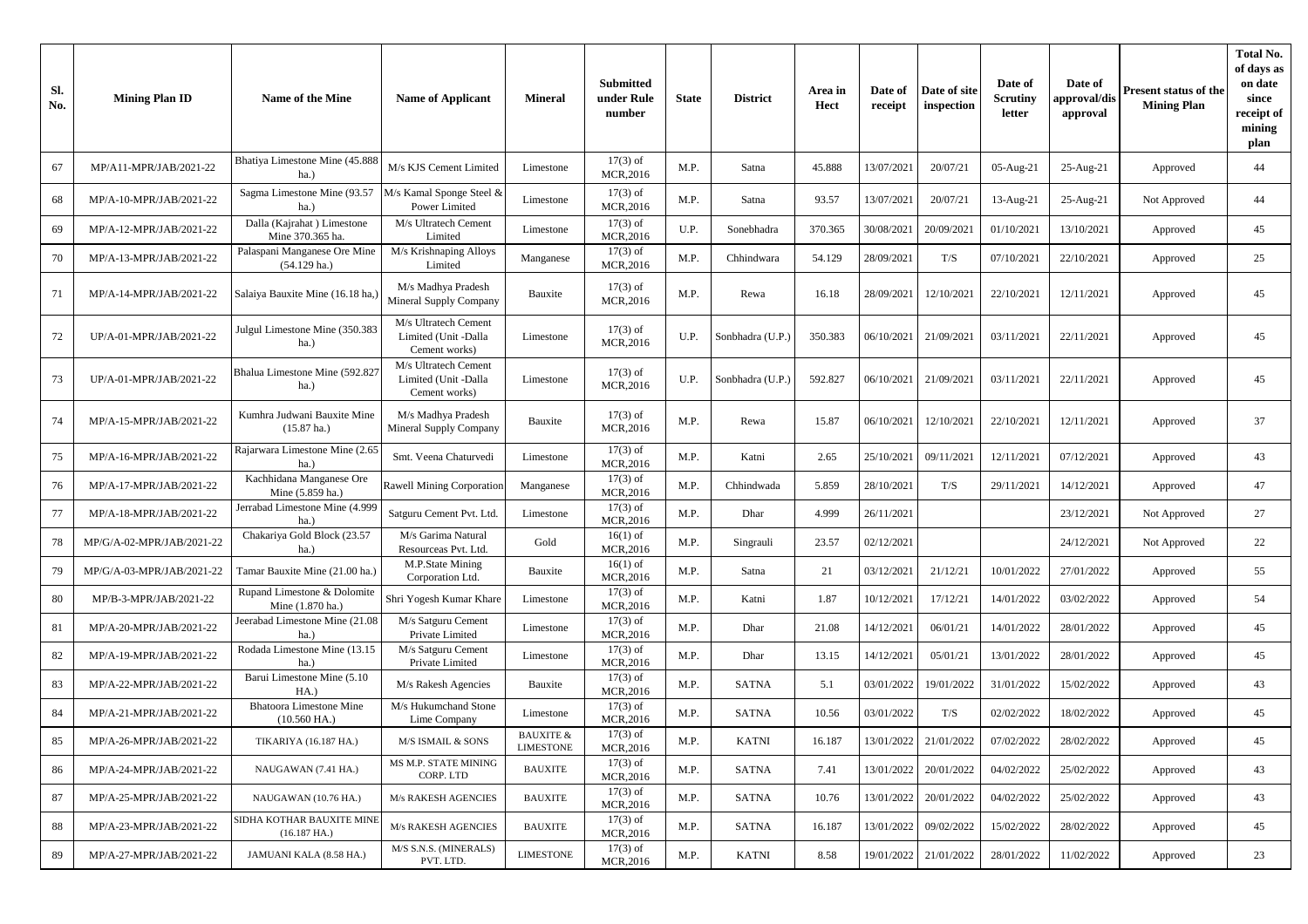| Sl.<br>No. | <b>Mining Plan ID</b>     | Name of the Mine                            | <b>Name of Applicant</b>                            | <b>Mineral</b>           | <b>Submitted</b><br>under Rule<br>number | <b>State</b> | <b>District</b>   | Area in<br>Hect | Date of<br>receipt | Date of site<br>inspection | Date of<br><b>Scrutiny</b><br>letter | Date of<br>approval/dis<br>approval | Present status of the<br><b>Mining Plan</b> | <b>Total No.</b><br>of days as<br>on date<br>since<br>receipt of<br>mining<br>plan |
|------------|---------------------------|---------------------------------------------|-----------------------------------------------------|--------------------------|------------------------------------------|--------------|-------------------|-----------------|--------------------|----------------------------|--------------------------------------|-------------------------------------|---------------------------------------------|------------------------------------------------------------------------------------|
| 90         | MP/A-28-MPR/JAB/2021-22   | KUMHRA JUDWANI (15.78 HA.)                  | <b>M/S RAKESH AGENCIES</b>                          | <b>BAUXITE</b>           | $17(3)$ of<br>MCR, 2016                  | M.P.         | <b>REWA</b>       | 15.78           | 20/01/2022         | 21/01/2022                 | 11/02/2022                           | 03/03/2022                          | Approved                                    | 42                                                                                 |
| 91         | MP/A-29-MPR/JAB/2021-22   | BHATOORA (4.046 HA.)                        | SHRI RISHABH KUMAR<br>JAIN                          | <b>LIMESTONE</b>         | $17(3)$ of<br>MCR, 2016                  | M.P.         | SATNA             | 4.046           | 02/02/2022         | 24/02/2022                 | 04/03/2022                           | 17/03/2022                          | Approved                                    | 43                                                                                 |
| 92         | MP/A-30-MPR/JAB/2021-22   | TILOURA (193.252 HA.)                       | M/S ULTRATECH CEMENT<br><b>LIMITED</b>              | <b>LIMESTONE</b>         | $17(3)$ of<br>MCR, 2016                  | M.P.         | <b>SATNA</b>      | 193.252         | 08/02/2022         | T/S                        | 03/03/2022                           | 23/02/2022                          | Approved                                    | 43                                                                                 |
| 93         | MP/A-31-MPR/JAB/2021-22   | CHULHI - MAJHIYAR (176.619<br>HA.)          | M/S PRISM CEMENT<br><b>LIMITED</b>                  | <b>LIMESTONE</b>         | $17(3)$ of<br>MCR, 2016                  | M.P.         | <b>SATNA</b>      | 176.619         | 08/02/2022         | 18/02/22                   | 07/03/2022                           | 25/03/2022                          | Approved                                    | 45                                                                                 |
| 94         | MP/A-35-MPR/JAB/2021-22   | JEERABAD (4.99 HA.)                         | M/s SATGURU CEMENT<br>PVT. LTD.                     | <b>LIMESTONE</b>         | $17(3)$ of<br>MCR, 2016                  | M.P.         | <b>DHAR</b>       | 4.99            | 15/02/2022         | T/S                        | 04/03/2022                           | 25/03/2022                          | Approved                                    | 38                                                                                 |
| 95         | MP/G/A-05-MPR/JAB/2021-22 | BALAGHAT MANGNAESE ORE<br>MINE (182.30 HA.) | M/S MOIL LTD.                                       | MANGANESE                | $17(3)$ of<br>MCR, 2016                  | M.P.         | <b>BALAGHAT</b>   | 182.3           | 15/02/2022         | 09/03/2022                 | 05/04/2022                           | 29/04/2022                          | Approved                                    | 73                                                                                 |
| 96         | MP/G/A-04-MPR/JAB/2021-22 | SITAPATORE (43.35 HA.)                      | M/S MOIL LTD.                                       | MANGANESE                | $17(3)$ of<br>MCR, 2016                  | M.P.         | <b>BALAGHAT</b>   | 43.35           | 15/02/2022         | 05/03/2022                 | 15/03/2022                           | 11/04/2022                          | Approved                                    | 55                                                                                 |
| 97         | MP/G/A-06-MPR/JAB/2021-22 | BALAGHAT MANGNAESE ORE<br>MINE (0.789 HA.)  | M/S MOIL LTD.                                       | MANGANESE                | $17(3)$ of<br>MCR, 2016                  | M.P.         | <b>BALAGHAT</b>   | 0.789           | 15/02/2022         | 10/03/2022                 | 06/04/2022                           | 29/04/2022                          | Approved                                    | 73                                                                                 |
| 98         | MP/A-34-MPR/JAB/2021-22   | SIDDHA KOTHAR (12.14 HA.)                   | <b>M/S RAKESH AGENCIES</b>                          | <b>BAUXITE</b>           | $17(3)$ of<br>MCR, 2016                  | M.P.         | <b>SATNA</b>      | 12.14           | 15/02/2022         | 16/03/2022                 | 21/03/2022                           | 01/04/2022                          | Approved                                    | 44                                                                                 |
| 99         | MP/A-37-MPR/JAB/2021-22   | MUNGWARI (4.95 HA.)                         | RAMCHANDRA BANSAL                                   | <b>BAUXITE</b>           | $17(3)$ of<br>MCR, 2016                  | M.P.         | SATNA             | 4.95            | 17/02/2022         | 16/03/2022                 | 21/03/2022                           | 01/04/2022                          | Approved                                    | 42                                                                                 |
| 100        | MP/A-36-MPR/JAB/2021-22   | GOWARI WADONA (5.00 HA.)                    | M/S AGRAWAL MINERAL<br><b>PROCESS</b>               | MANGANESE                | $17(3)$ of<br>MCR, 2016                  | M.P.         | <b>CHHINDWARA</b> | 5               | 17/02/2022         | 09/03/2022                 | 17/03/2021                           | 05/04/2022                          | Approved                                    | 42                                                                                 |
| 101        | MP/A-40-MPR/JAB/2021-22   | SEJHA (2.109 HA.)                           | M/S PRANJAL AGROTECH<br>PVT. LTD.                   | <b>LIMESTONE</b>         | $17(3)$ of<br>MCR, 2016                  | M.P.         | <b>KATNI</b>      | 2.109           | 23/02/2022         | 25/02/2022                 | 23/03/2022                           | 11/04/2022                          | Approved                                    | 45                                                                                 |
| 102        | MP/A-38-MPR/JAB/2021-22   | TIKAR A (16.187 HA.)                        | M/S RAMDAS VERMA &<br><b>COMPANY</b>                | <b>BAUXITE</b>           | $17(3)$ of<br>MCR,2016                   | M.P.         | <b>REWA</b>       | 16.187          | 21/02/2022         | 17/03/2022                 | 22/03/2022                           | 01/04/2022                          | Approved                                    | 39                                                                                 |
| 103        | MP/A-39-MPR/JAB/2021-22   | TIKAR B (16.187 HA.)                        | M/S RAMDAS VERMA &<br><b>COMPANY</b>                | <b>BAUXITE</b>           | $17(3)$ of<br>MCR, 2016                  | M.P.         | <b>REWA</b>       | 16.187          | 21/02/2022         | 17/03/2022                 | 22/03/2022                           | 01/04/2022                          | Approved                                    | 39                                                                                 |
| 104        | UP/A-03-MPR/JAB/2021-22   | JULGUL (350.383 HA.)                        | M/S ULTRATECH CEMENT<br><b>LIMITED</b>              | LIMESTONE                | $17(3)$ of<br>MCR, 2016                  | M.P.         | SONEBHADRA        | 350.383         | 21/03/2022         | T/S                        | 29/03/2022                           | 13/04/2022                          | Approved                                    | 23                                                                                 |
| 105        | UP/A-04-MPR/JAB/2021-22   | BHALUA (592.827 HA.)                        | M/S ULTRATECH CEMENT<br><b>LIMITED</b>              | <b>LIMESTONE</b>         | $17(3)$ of<br>MCR, 2016                  | M.P.         | SONEBHADRA        | 592.827         | 21/03/2022         | T/S                        | 29/03/2022                           | 13/04/2022                          | Approved                                    | 23                                                                                 |
| 106        | MP/A-41-MPR/JAB/2021-22   | SARLANAGR (296.956 HA.)                     | <b>M/S ULTRATECH CEMENT</b><br><b>LIMITED</b>       | <b>LIMESTONE</b>         | $17(3)$ of<br>MCR, 2016                  | M.P.         | SATNA             | 296.956         | 23/02/2022         | 08/03/22                   | 28/03/2022                           | 11/04/2022                          | Approved                                    | 47                                                                                 |
| 107        | MP/A-33-MPR/JAB/2021-22   | GWALI (9.12 HA.)                            | M/S M.P. STATE MINING<br>CORP. LTD                  | <b>ROCK</b><br>PHOSPHATE | $17(3)$ of<br>MCR, 2016                  | M.P.         | <b>JHABUA</b>     | 9.12            | 14/02/2022         |                            |                                      | 16/02/2022                          | Withdrawn                                   | $\overline{2}$                                                                     |
| 108        | MP/A-32-MPR/JAB/2021-22   | KUTESHWAR (91.14 HA.)                       | M/S SAIL                                            | MANGANESE                | $17(3)$ of<br>MCR, 2016                  | M.P.         | <b>KATNI</b>      | 91.14           | 14/02/2022         | T/S                        | 07/03/2022                           | 31/03/2022                          | Approved                                    | 45                                                                                 |
| 109        | MP/A-42-MPR/JAB/2021-22   | CHITTI (12.95 HA.)                          | <b>M/S RAKESH AGENCIES</b>                          | <b>BAUXITE</b>           | $17(3)$ of<br>MCR, 2016                  | M.P.         | <b>REWA</b>       | 12.95           | 17/03/2022         | 17/03/2022                 | 22/03/2022                           | 01/04/2022                          | Approved                                    | 15                                                                                 |
| 110        | MP/A-03-MPR/JAB/2022-23   | GORAIYA (7.135 HA.)                         | SHRI MANJEET SINGH<br>SARNA                         | LIMESTONE                | $17(3)$ of<br>MCR, 2016                  | M.P.         | SATNA             | 7.135           | 21/03/2022         | 21/04/2022                 | 18/05/2022                           | 31/05/2022                          | Withdrawn                                   | 71                                                                                 |
| 111        | MP/A-01-MPR/JAB/2022-23   | SELWA (6.794 HA.)                           | M/S R.B. SHREERAM &<br>COMPANY PVT. LTD.            | MANGANESE                | $17(3)$ of<br>MCR,2016                   | M.P.         | <b>BALAGHAT</b>   | 6.794           | 22/03/2022         |                            |                                      | 23/03/2022                          | Not Approved                                | 1                                                                                  |
| 112        | MP/A-02-MPR/JAB/2022-23   | <b>BHATGAWAN SUNHERA (17.44</b><br>HECT.)   | M/S VIRENDRA SINGH &<br>SONS                        | <b>LIMESTONE</b>         | $17(3)$ of<br>MCR, 2016                  | M.P.         | KATNI             | 17.44           | 25/03/2022         | 29/04/2022                 |                                      | 27/05/2022                          | Not Approved                                | 63                                                                                 |
| 113        | MP/A-05-MPR/JAB/2022-23   | MARDEORA (48.758 HECT.)                     | M/S M.P. STATE MINING<br>CORPORATION LIMITED        | ROCK<br>PHOSPHATE        | $17(3)$ of<br>MCR, 2016                  | M.P.         | <b>CHHATARPUR</b> | 48.758          | 04/04/2022         | T/S                        | 29/04/2022                           | 30/05/2022                          | Approved                                    | 56                                                                                 |
| 114        | MP/A-06-MPR/JAB/2022-23   | TIGODA (52.80 HECT.)                        | M/S M.P. STATE MINING<br><b>CORPORATION LIMITED</b> | <b>ROCK</b><br>PHOSPHATE | $17(3)$ of<br>MCR, 2016                  | M.P.         | SAGAR             | 52.8            | 04/04/2022         | T/S                        | 27/04/2022                           | 30/05/2022                          | Approved                                    | 56                                                                                 |
| 115        | MP/A-04-MPR/JAB/2022-23   | MALANJKHAND (479.9 HECT.)                   | HINDUSTAN COPPER<br><b>LIMITED</b>                  | <b>COPPER</b>            | $17(3)$ of<br>MCR, 2016                  | M.P.         | <b>BALAGHAT</b>   | 479.9           | 04/04/2022         | 08/04/2022                 | 06/05/2022                           | 27/05/2022                          | Approved                                    | 53                                                                                 |